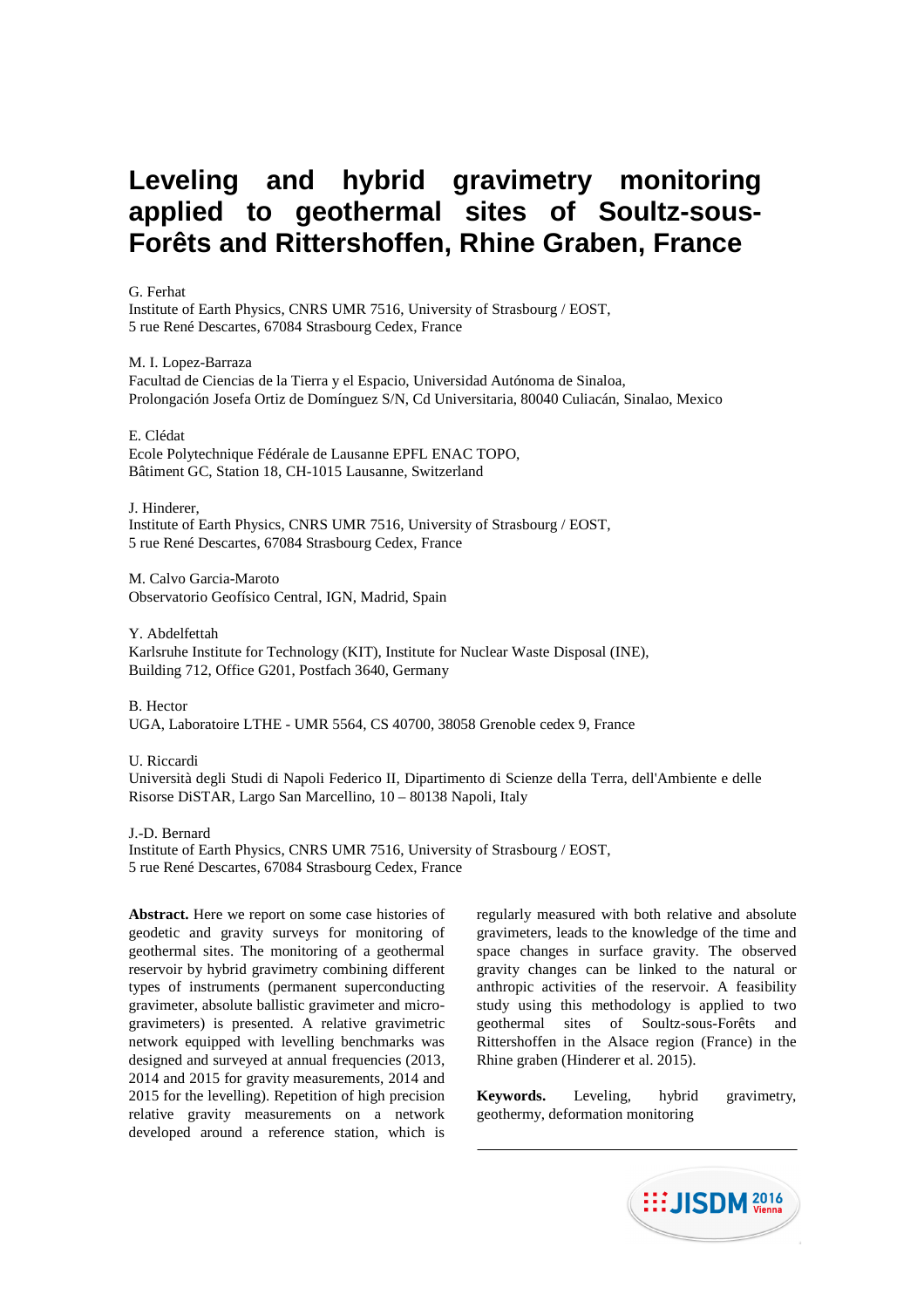## **1 Introduction**

Time-lapse gravimetry can then be a monitoring tool of any underground or surface mass redistribution and has many applications in volcanology (magmatic chamber evolution), hydrology (water storage changes in the critical zone), and geothermics

The surface at a geothermal site can be monitored by different techniques, i.e. GPS/GNSS, InSAR, leveling to name only a few. To get in-deep monitoring, repetitions of gravimetric measures can be performed.

Several studies have introduced the concept of hybrid (resp. super-hybrid) gravimetry (Okubo et al. 2002; Sugihara and Ishido 2008; Hector et al. 2015) that is the optimal combination of two (resp. three) types of gravimeters (absolute AG, supraconducting SG or relative gravimeters RG). By using different types of gravimeters, we take advantage of each instrument: i.e. transportable for a RG and precise and absolute measurement for an AG (see Table 1 of Hinderer et al. 2015).

This paper reports an experiment of monitoring using hybrid gravimetry (SG+RG) and leveling at two geothermal sites in the Rhine graben, France.

## **2 Hybrid gravimetry**

Two geothermal sites are monitored in the northeast of France (Figures 1 and 2): the Soultz site and the Rittershoffen site (also called ECOGI).



**Fig. 1** The three main locations of our hybrid gravity approach. STJ9 is the Strasbourg Gravimetry Observatory where both a superconducting gravimeter (GWR C026) and an absolute gravimeter (Micro-g Solutions FG5#206) are available. There are 11 micro-gravity stations in the Soultz network (GEIE) and 2 stations close to Rittershoffen (ECOGI) (after Hinderer et al. 2015).



**Fig. 2** Location of the relative gravimetric measurement site (red or black triangles): 11 surrounding Soultz-sous-Forêts (GPK1 and GPK2) and 2 sites close to Rittershoffen (ECOGI site). Permanent GPS stations are indicated by black triangles or black circles. Blue triangles are the newly monumented sites in 2015 around ECOGI.

To perform hybrid gravimetry, we use a SG located at the gravimetric Observatory of STJ9 (see location on Figure 1) which records daily the gravity variations. To establish absolute gravity measurements at STJ9 and at the reference benchmark of the Soultz network (reference called GPK1 on Figure 2), we measure the gravity with an AG. The Soultz network was measured in 2013, 2014 and 2015. We report only here results of 2014 gravimetric survey. For a complete description of measurement procedure and processing see Hinderer et al. (2015).

## **3 Data processing**

The repetition of a micro-gravimetric network, where  $x0$  and  $t0$  are the reference point and time, leads to the following formula for the gravity double differences at point x and time t:

$$
Dg_{x-x0}^{t-10} = (g_x - g_{x0})_t - (g_x - g_{x0})_{t0} \qquad (1)
$$

Since any change in elevation modifies the gravity measurement, it is crucial to perform a vertical control, all gravimetric sites are equipped with a leveling benchmark.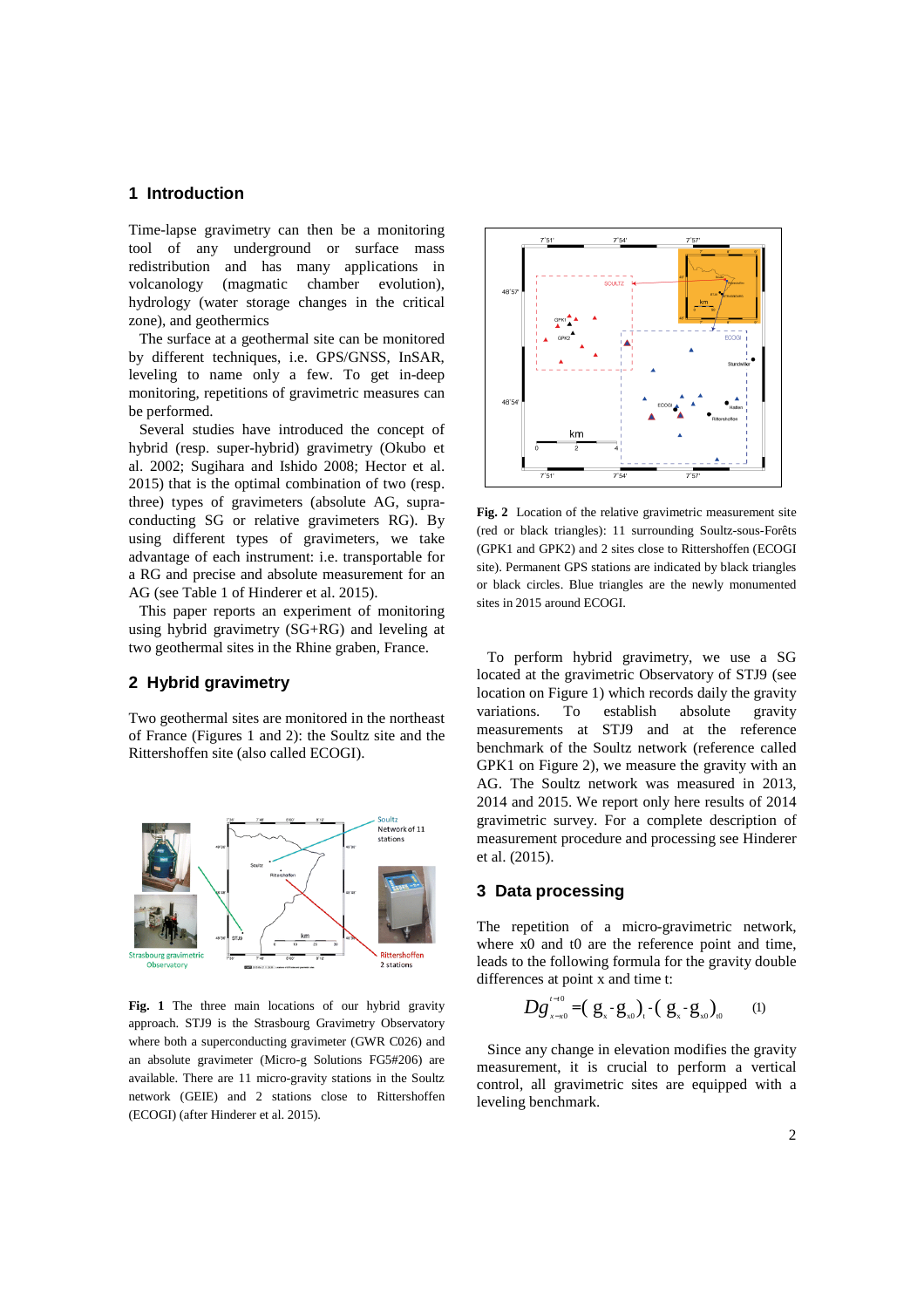

**Fig. 2** Gravity double differences in 2014. The blue area is the  $\pm 2 \sigma$  uncertainty band computed from the uncertainties in the measurements and processing of all surveys (after Hinderer et al. 2015)

During May 2014, a large leveling network (~40 km long) connecting the 13 gravimetric sites was observed in 4 main loops and a small loop around ECOGI site (Ferhat et al. 2014). The closure loops show an equivalent precision of 1.5 mm/km for the main loops and 0.5 mm/km for the small loops (Ferhat et al. 2014). This accuracy is large enough to guarantee a vertical precision better than a few millimeter required for gravimetric variation interpretation.

## **3 Leveling network**

The leveling network is made of five loops (figure 4). Each loop was observed using a digital level (Leica DNA03) and standard leveling staff. The leveling lines include some National leveling benchmarks installed by the French Mapping Agency (IGN, *Institut National de l'Information Géographique et Forestière*) in order to tie the altitudes to the national reference.

The loop 5 was observed several times using the same digital level, but this time using invar staffs. By fixing the altitudes of three leveling benchmarks BM at IGN values, we computed the altitudes of all other benchmarks (Ferhat et al. 2014). Uncertainties on these altitudes are about 2 to 5 mm. This leveling network has been surveyed in May 2014 and May 2015 and will be re-measured in May 2016.

Differences in elevation between consecutive BM have been computed and are less than few mm (Ferhat et al. 2015).

In order to evaluate the effect of the network geometry, we fixed the altitude of the GPK1 benchmark (Figure 5) and compute the error transmission for all benchmark using 2014 and 2015 leveling observations (Figure 5).

Elevation Variations Around Geothermal Sites in Rittershoffen and Soultz-sous-Forêts, Alsace, France



**Fig. 4** Elevation error variations between the two epochs of 2014 and 2015. GPK1(blue triangle) is supposed to be fixed.

Leveling data processing has been performed using a Matlab program and also Geolab program developed by Bitewise company.

Figure 4 shows that sites close to GPK1, vertical errors are a few mm and reach 1 or 2 cm at the more distant points. Only one leveling benchmark exhibits a value of 2.1 cm. Moreover, several GPS antennas were installed at specific site of the survey network (GPK1, GPK2, ECOGI) or in the surrounding area (Figure 5).



**Fig. 5** Permanent GPS antenna at GPK1 site also equipped with several leveling benchmark BM.

## **5 Conclusion**

The monitoring of the two geothermal sites did not detect any vertical or deep deformation during the 2013-2014 period or 2014-2015. Future gravimetric and leveling surveys are planned in 2016 to continue the monitoring of the area. GPS measurements in